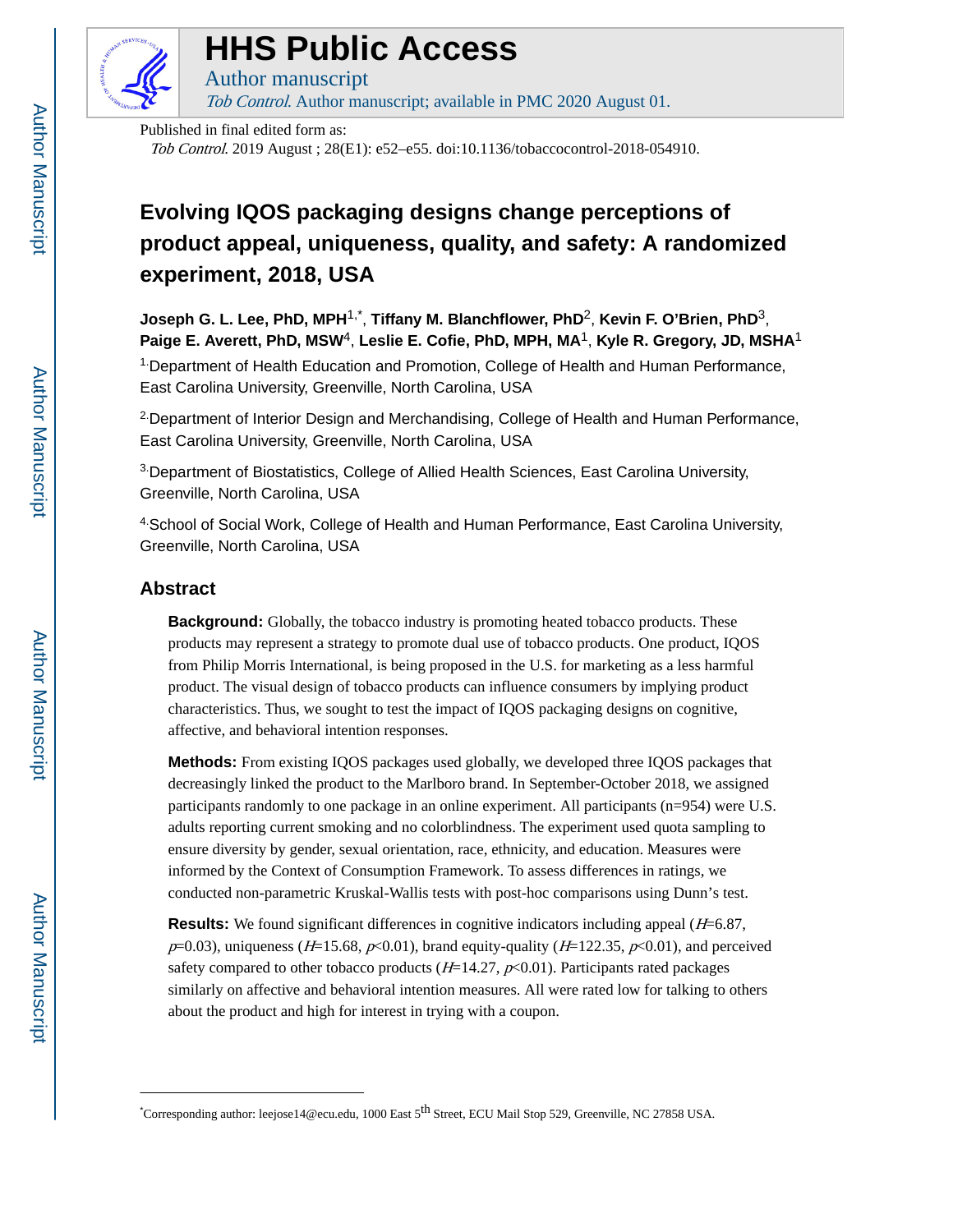**Conclusion:** Linking or separating IQOS products with a well-established cigarette brand changes how adult smokers respond to the product. Regulators should consider the visual design of packaging.

## **Introduction**

Internationally, tobacco companies are promoting heated tobacco products as harmreduction products.[1] These products did not historically (and do not currently[2]) garner high satisfaction from consumers.[3, 4] However, they are important for regulators for three reasons: (1) they represent a potential strategy to promote dual use of products; [1] (2) compared to conventional cigarettes they may have the potential to reduce exposure to toxicants;[5] and, (3) there is interest in trying them among youth.[6] As of January 2018, Philip Morris International's IQOS heated tobacco product is available in 30 countries.[7] In the U.S., the Food & Drug Administration (FDA) approved marketing of IQOS on April 30, 2019.[8]

Like in the U.S., countries around the world are faced with the question of how heated tobacco products should be regulated and marketed.[9] As such, it is important to know how the design of IQOS packaging can convey information to consumers even in the absence of an explicit claim of being a lower risk product. We sought to examine the effect of different versions of IQOS's evolving packaging on cognitive, affective, and behavioral intention responses.

## **Methods**

### **Study Design and Participants**

We conducted a randomized experiment using an online survey panel, Qualtrics Panels, with U.S. adults who reported current smoking and not being color blind. Each participant was randomized by Qualtrics to see one of three IQOS packs. Participants were recruited by Qualtrics and received "points" for their participation. To improve data quality, we used attention checks and a minimum time to complete the survey. We fielded the survey from September 14 to October 1, 2018.

We used quota sampling to ensure diversity by race, ethnicity, gender, sexual orientation, and educational attainment. Regarding demographics, the participants (n=954) reported identifying as: male  $(48.0\%)$ , female  $(48.7\%)$ , transgender  $(1.8\%)$ , or another way  $(1.4\%)$ ; straight (48.7%), gay or lesbian (23.3%), bisexual (27.8%); Asian (3.5%), American Indian/ Alaska Native (4.1%), Black or African American (18.4%), White (71.5%), or as another race (6.5%); and, Hispanic, Latino/a, or Spanish origin (18.4%). Regarding educational attainment, 71.3% reported less than four years of college. Regarding nicotine dependence, 24.1% of participants reported their first cigarette of the day is typically within 5 minutes of waking and 25.6% after 60 minutes of waking.

#### **Stimuli Development**

Using Google Image Search and published literature, we identified IQOS packaging used globally, ranging from Marlboro branded,[10] to HEETS from Marlboro,[11] to HEETS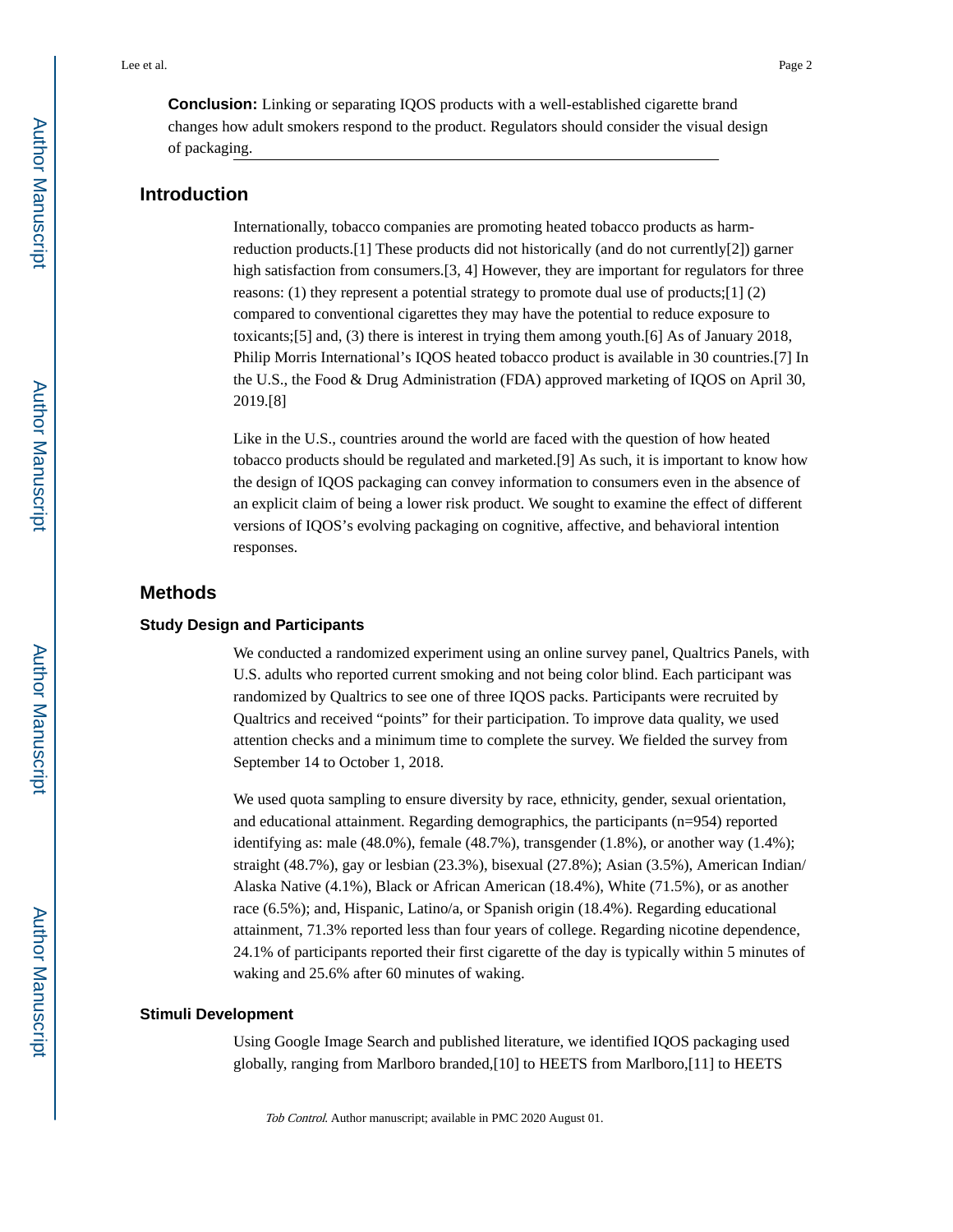branded with no mention of Marlboro.[12] We shared this information with a professional graphic designer with training in product packaging design to modify existing IQOS packaging into three images reflecting real-world IQOS packaging (Figure 1). We removed health warnings, product details, and used only English words. The purpose was to create packages paralleling evolving IQOS designs,[11] not to isolate the contribution of any particular design feature. Consumers interpret packaging as a gestalt of all of the design elements.[13]

#### **Measures**

Our measures draw on a theoretical framework developed in the field of product visual design,[13] which we have previously explored qualitatively with adults who report smoking.[14] Briefly, the Context of Consumption Framework suggests that visual changes to product design can have an effect on cognition, affect, and behavior related to the product. Thus, we adapted measures for each of these categories. Cognitive responses included aesthetic responses (e.g., how unique or different the product is from others) and semantic responses (e.g., information conveyed by the design like harmfulness). For cognitiveaesthetic responses, we assessed product appeal (1-item), product noticeability (1-item), and product uniqueness (1-item). For cognitive-semantic responses, we assessed a brand equity perceived quality subscale (4-item scale, alpha=0.90),[15] perceived product safety compared to other tobacco products (4-item scale, alpha=0.92),[16] and product safety compared to cigarettes (1-item).[17] For affective responses, we assessed how the product made the respondent feel using positive (9-items, alpha=0.97) and negative (2-items, alpha=0.79) scales and one item for feeling shocked identified in the marketing literature. [18, 19] For behavioral responses, we used a word-of-mouth scale that assessed the likelihood of recommending the product to others (3-items, alpha=0.93)[20] and coupon influence ("Imagine you had a coupon for a free pack. How likely would you be to try this pack?"). All details are available in our institutional repository (University of North Carolina Dataverse, doi:10.15139/S3/5QZXJY,<https://dataverse.unc.edu/dataverse/R03CA212542>).

## **Analysis**

Because of statistically significant non-normality in our dependent variables, we conducted a Kruskal-Wallis test for each measure. Kruskal-Wallis tests are the non-parametric equivalent of an ANOVA. When significant at the conventional p<0.05 level, we conducted a post hoc comparison between the study conditions using Dunn's test. We present means and standard deviations. We used SPSS 25 for analysis. We did not adjust our results for multiple comparisons across our dependent variables.[21] In the rare cases with missing data, we used pairwise deletion. The East Carolina University and Medical Center IRB reviewed and approved our study protocol (#16–001200).

## **Results**

As shown in Table 1, there were significant differences in how participants rated the three packages on two of three cognitive-aesthetic measures. Ratings of packaging appeal differed across the three packages ( $H=6.87$ ,  $p=0.03$ ). Dunn's post-hoc tests indicated significantly less appeal for the HEETs package than for the Marlboro package and no difference between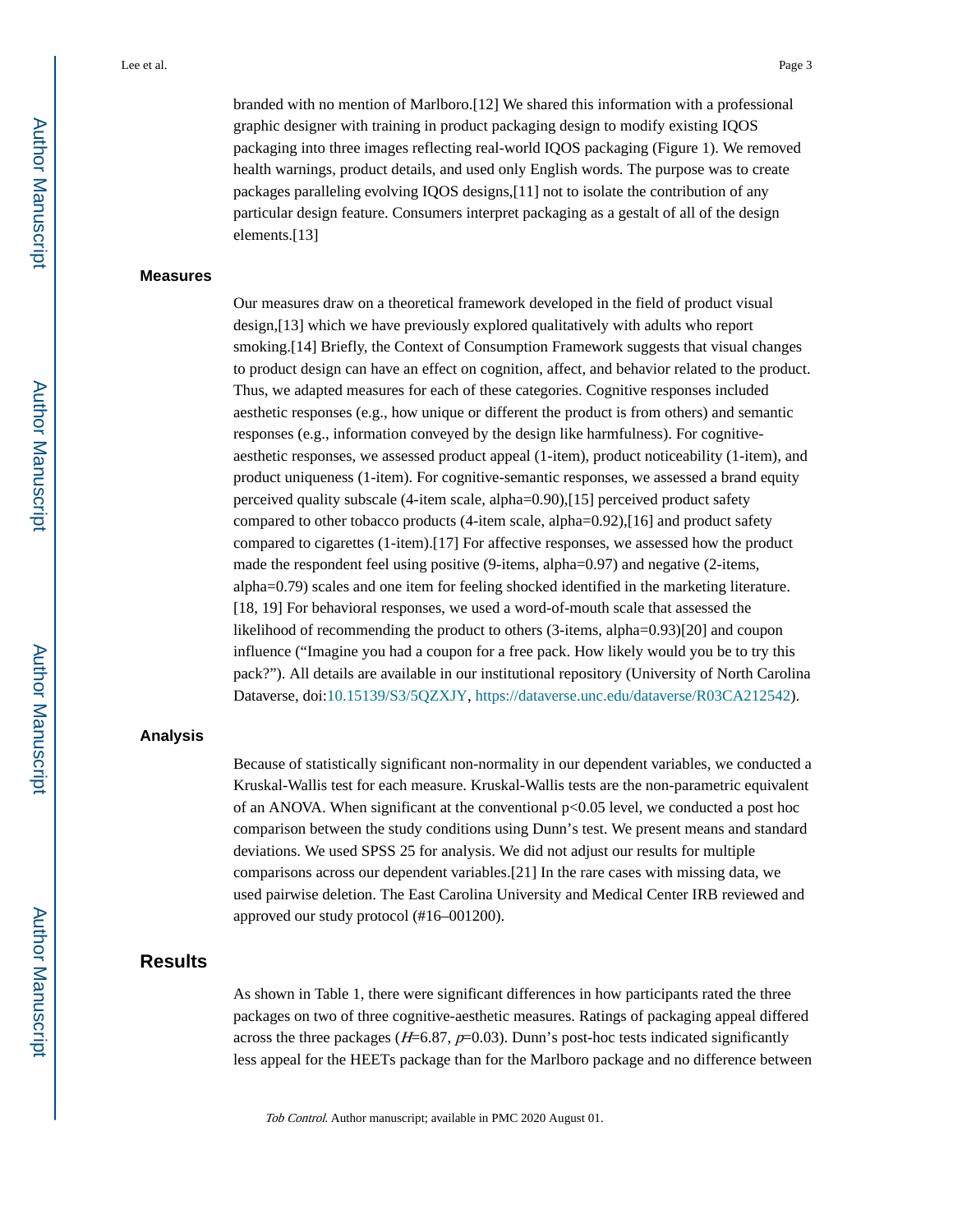noticeability did not differ by package  $(H=5.80, p=0.06)$ . Ratings of uniqueness differed by package with the Marlboro pack being most unique ( $H=15.68$ ,  $p<0.01$ ). There were also significant differences in ratings of two of three cognitive-semantic measures. Ratings of brand equity ( $H=122.35$ ,  $p<0.01$ ) were highest for the Marlboro pack, lower for the HEETS/ Marlboro pack, and lowest for the HEETs pack. Perceived safety compared to other tobacco products ( $H=14.27$ ,  $p<0.01$ ) was lower for the Marlboro pack than the other two packs. The measure of comparative safety to cigarettes did not differ  $(H=2.56, p=0.28)$ . Regarding affective and behavioral measures, participants rated all of the packs similarly with positive  $(H=0.61, p=0.74)$ , negative  $(H=1.93, p=0.38)$ , and shocked  $(H=3.19, p=0.20)$  affective ratings, low endorsement of plans to talk about the product  $(H=0.27, p=0.87)$ , and high endorsement of willingness to try with a coupon  $(H=1.33, p=0.51)$ .

## **Discussion**

## **Principal Findings**

We found that different pack designs of IQOS, which were based on real-world IQOS packaging from around the globe, changed perceptions of appeal, uniqueness, quality, and safety. The evolving design of IQOS packaging can imply modified risks to consumers.

## **Study Findings in Context**

A growing body of scientific literature suggests heated tobacco products may represent a way to create a product for dual use with conventional cigarettes and potentially addict nonsmokers.[1, 2, 22] Especially in the absence of plain packaging regulations, the pack is an important marketing tool,[23, 24] and the tobacco industry is keenly aware of the importance of color, overall aesthetics, and the importance of high quality graphic design.[25] Prior research has indicated that the tobacco industry uses color and graphic design of tobacco products to evade limits on marketing products as lower risk.[26–28] The visual design of cigarette packages are considered a part of the product by adults who smoke, who perceive the product within the packaging as an extension of the design.[29] Thus, even in the absence of an explicit claim of a lower-risk product, as shown in our results, IQOS products could be marketed and perceived by consumers to be lower in risk based on packaging. IQOS products are already viewed by consumers in Japan and Switzerland as "pure" and "clean,"[2] which is likely an outcome of both the visual design of the product and marketing efforts. Our results suggest that branding an IQOS product with a recognizable and well-established tobacco brand or the lack thereof can influence consumers' response to the product. Regulators should be aware that IQOS packaging available globally may already be communicating different levels of harmfulness regardless of approval to market a product as lower risk.

## **Limitations**

Our study was not designed to provide national estimates and may not generalize to smokers who do not participate in online survey panels. Our study included only adults who reported current smoking and does not address the perceptions of youth or non-smokers. While our design has strong internal validity, it does not replicate real-world behaviors. We cannot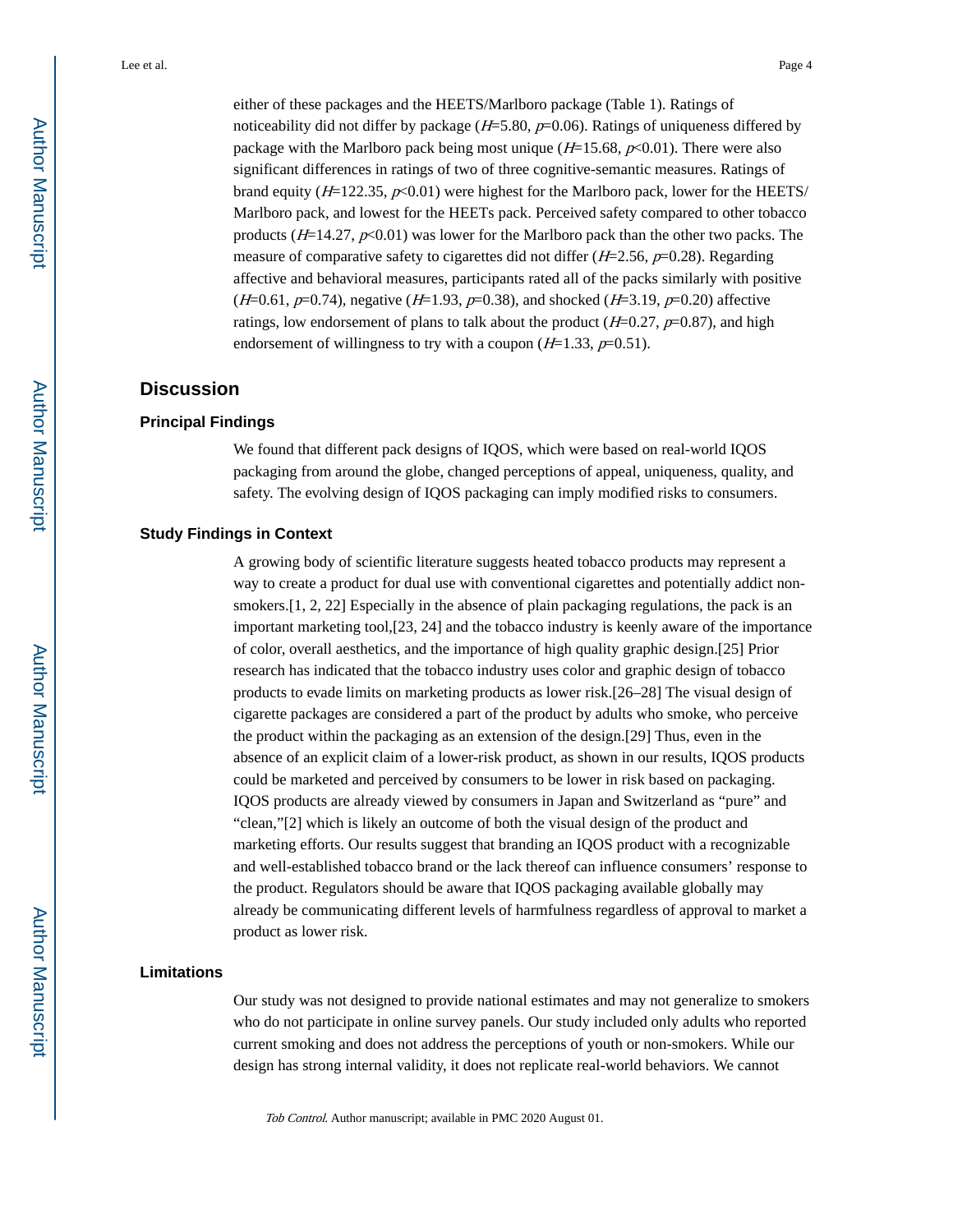isolate the impact of any one design feature as we sought to create three unique designs. Our measures do not allow us to compare risk of perceived harm with specific products on the market. Future work should consider study designs with greater ecological validity to address behavioral responses and identify what measures of perceived product characteristics are most related to real-world behavior. Finally, although ratings of perceived safety compared to other tobacco products differed significantly by package, ratings comparing the package to cigarettes were not significantly different. This may be due to the use of a scale based on ratings of specific factors such as tar instead of a general rating.

## **Conclusion**

Consumers' perceptions of harm can be influenced by the design of IQOS packaging. The level of differentiation from existing cigarette brands could influence consumer perceptions of product safety. Regulators must consider the role of visual design and packaging of the IQOS and similar heated tobacco products.

## **Acknowledgements**

Research reported in this publication was supported by the National Cancer Institute of the National Institutes of Health and Food and Drug Administration Center for Tobacco Products (CTP) under Award Number R03CA212542. The content is solely the responsibility of the authors and does not necessarily represent the official views of the National Institutes of Health or the Food and Drug Administration. The funder had no role in the design of the study or in data collection, data analysis, interpretation, and writing of the manuscript. The authors thank Nunzio Landi, BFA, for his graphic design work and Brice Bowrey for helpful edits.

## **References**

- [1]. Bialous SA, Glantz SA. Heated tobacco products: another tobacco industry global strategy to slow progress in tobacco control. Tob Control 2018;27(Suppl 1):s111–s117. [PubMed: 30209207]
- [2]. Hair EC, Bennett M, Sheen E, et al. Examining perceptions about IQOS heated tobacco product: consumer studies in Japan and Switzerland. Tob Control 2018;27(Suppl 1):s70–s73. [PubMed: 29764957]
- [3]. Elias J, Dutra LM, St Helen G, et al. Revolution or redux? Assessing IQOS through a precursor product. Tob Control 2018;27(Suppl 1):s102–s110. [PubMed: 30305324]
- [4]. Caraballo RS, Pederson LL, Gupta N. New tobacco products: do smokers like them? Tob Control 2006;15(1):39–44. [PubMed: 16436404]
- [5]. Simonavicius E, McNeill A, Shahab L, et al. Heat-not-burn tobacco products: a systematic literature review. Tob Control, published advance access on September 4, 2019 10.1136/ tobaccocontrol-2018-054419
- [6]. Czoli CD, White CM, Reid JL, et al. Awareness and interest in IQOS heated tobacco products among youth in Canada, England and the USA. Tob Control, published advance access on January 29, 2019 10.1136/tobaccocontrol-2018-054654.
- [7]. Glantz SA. Heated tobacco products: the example of IQOS. Tob Control 2018;27(Suppl 1):s1–s6. [PubMed: 30352841]
- [8]. Food and Drug Administration. FDA permits sale of IQOS Tobacco Heating System through premarket tobacco product application pathway Accessed May 2, 2019 Available from: [https://](https://www.fda.gov/news-events/press-announcements/fda-permits-sale-iqos-tobacco-heating-system-through-premarket-tobacco-product-application-pathway) [www.fda.gov/news-events/press-announcements/fda-permits-sale-iqos-tobacco-heating-system](https://www.fda.gov/news-events/press-announcements/fda-permits-sale-iqos-tobacco-heating-system-through-premarket-tobacco-product-application-pathway)[through-premarket-tobacco-product-application-pathway](https://www.fda.gov/news-events/press-announcements/fda-permits-sale-iqos-tobacco-heating-system-through-premarket-tobacco-product-application-pathway)
- [9]. Lempert LK, Glantz SA. Heated tobacco product regulation under US law and the FCTC. Tob Control 2018;27(Suppl 1):s118–s125. [PubMed: 30291201]
- [10]. Davis B, Williams M, Talbot P. iQOS: evidence of pyrolysis and release of a toxicant from plastic. Tob Control 2019;28(1):34–41. [PubMed: 29535257]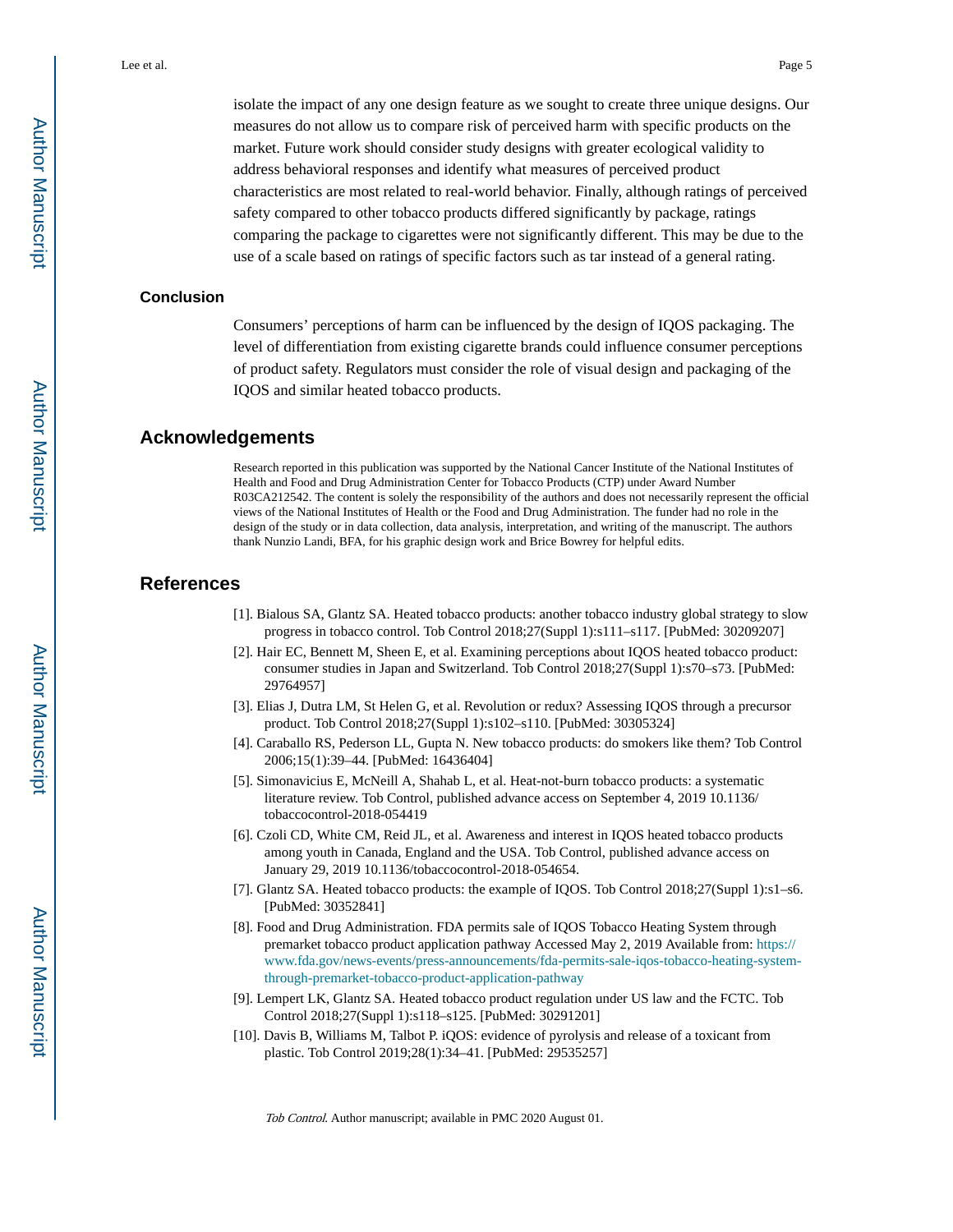- [11]. IQOS HEETS. HEETS Evolution Accessed November 24, 2018 Available from: [https://](https://www.facebook.com/IQos.Heets.Collectibles/posts/heets-evoluti…ugal-in-these-days-might-be-very-exciting-if-you-wa/172933160112644/) [www.facebook.com/IQos.Heets.Collectibles/posts/heets-evoluti…ugal-in-these-days-might-be](https://www.facebook.com/IQos.Heets.Collectibles/posts/heets-evoluti…ugal-in-these-days-might-be-very-exciting-if-you-wa/172933160112644/)[very-exciting-if-you-wa/172933160112644/](https://www.facebook.com/IQos.Heets.Collectibles/posts/heets-evoluti…ugal-in-these-days-might-be-very-exciting-if-you-wa/172933160112644/)
- [12]. Kim M. Philip Morris International introduces new heat-not-burn product, IQOS, in South Korea. Tob Control 2018;27(e1):e76–e78. [PubMed: 29170165]
- [13]. Crilly N, Moultrie J, Clarkson PJ. Seeing things: Consumer response to the visual domain in product design. Design Studies 2004;25(6):547–577.
- [14]. Lee JG, Averett PE, Blanchflower T, et al. Qualitative assessment of a context of consumption framework to inform regulation of cigarette pack design in the U.S. Tob Induc Dis 2018;16(February):3. [PubMed: 29593883]
- [15]. Schivinski B, Dabrowski D. The consumer-based brand equity inventory: scale construct and validation. GUT FME Working Paper Series A 2014 Available from: [https://](https://ideas.repec.org/p/gdk/wpaper/22.html) [ideas.repec.org/p/gdk/wpaper/22.html](https://ideas.repec.org/p/gdk/wpaper/22.html)
- [16]. Leas EC, Pierce JP, Dimofte CV, et al. Standardised cigarette packaging may reduce the implied safety of Natural American Spirit cigarettes. Tob Control 2018;27(e2):e118–e123. [PubMed: 29255011]
- [17]. Byron MJ, Jeong M, Abrams DB, et al. Public misperception that very low nicotine cigarettes are less carcinogenic. Tob Control 2018;27(6):712–714. [PubMed: 29363610]
- [18]. Machleit KA, Wilson RD. Emotional feelings and attitude toward the advertisement: The roles of brand familarity and repetition. J Advert 1988;17(3):27–35.
- [19]. Wiles JA, Cornwell TB. A review of methods utilized in measuring affect, feelings, and emotion in advertising. Current Issues and Research in Advertising 1991;13(1–2):241–275.
- [20]. Zeithaml VA, Berry LL, Parasuraman A. The behavioral consequences of service quality. Journal of Marketing 1996:31–46.
- [21]. Poole C. Multiple comparisons? No problem! Epidemiology 1991;2(4):241–243. [PubMed: 1912038]
- [22]. Liu X, Lugo A, Spizzichino L, et al. Heat-not-burn tobacco products: concerns from the Italian experience. Tob Control 2018;28(1):113–114. [PubMed: 29374094]
- [23]. Dewhirst T. Into the black: Marlboro brand architecture, packaging and marketing communication of relative harm. Tob Control 2018;27(2):240–242. [PubMed: 28432212]
- [24]. Wakefield M, Morley C, Horan JK, et al. The cigarette pack as image: new evidence from tobacco industry documents. Tob Control 2002;11 Suppl 1:I73–80. [PubMed: 11893817]
- [25]. Lempert LK, Glantz S. Packaging colour research by tobacco companies: the pack as a product characteristic. Tob Control 2017;26(3):307–315. [PubMed: 27255118]
- [26]. Connolly GN, Alpert HR. Has the tobacco industry evaded the FDA's ban on 'Light' cigarette descriptors? Tob Control 2014;23(2):140–145. [PubMed: 23485704]
- [27]. Alpert HR, Carpenter D, Connolly GN. Tobacco industry response to a ban on lights descriptors on cigarette packaging and population outcomes. Tob Control 2018;27(4):390–398. [PubMed: 28778970]
- [28]. Yong HH, Borland R, Cummings KM, et al. US Smokers' Beliefs, Experiences and Perceptions of Different Cigarette Variants Before and After the FSPTCA Ban on Misleading Descriptors Such as "Light," "Mild," or "Low". Nicotine Tob Res 2016;18(11):2115–2123. [PubMed: 27083215]
- [29]. Lee JG, Averett PE, Blanchflower T, et al. Is the cigarette pack just a wrapper or a characteristic of the product itself? A qualitative study of adult smokers to inform U.S. regulations. J Cancer Policy 2018;15(A):45–49. [PubMed: 29479517]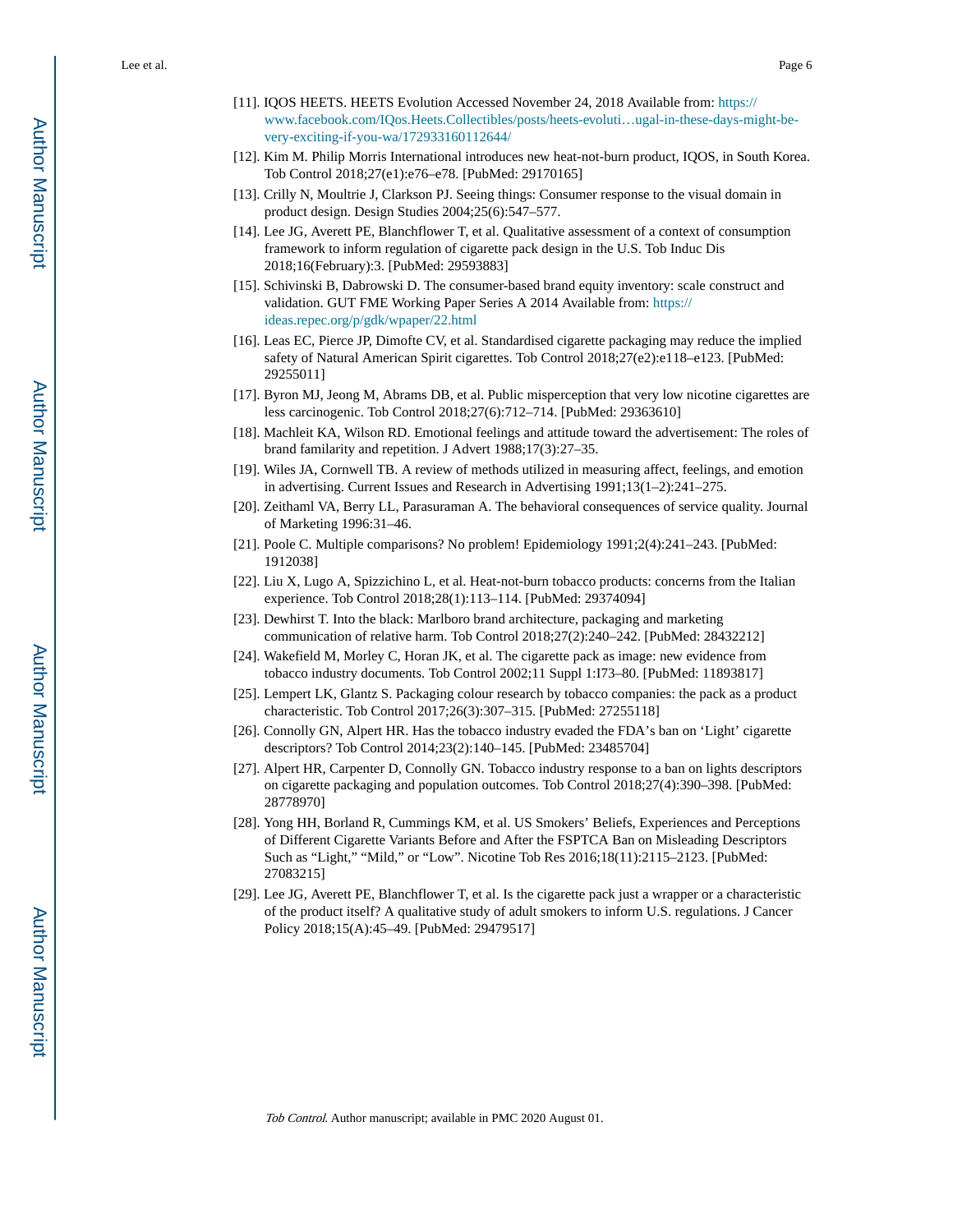

**Figure 1.**  Stimuli used in experiment